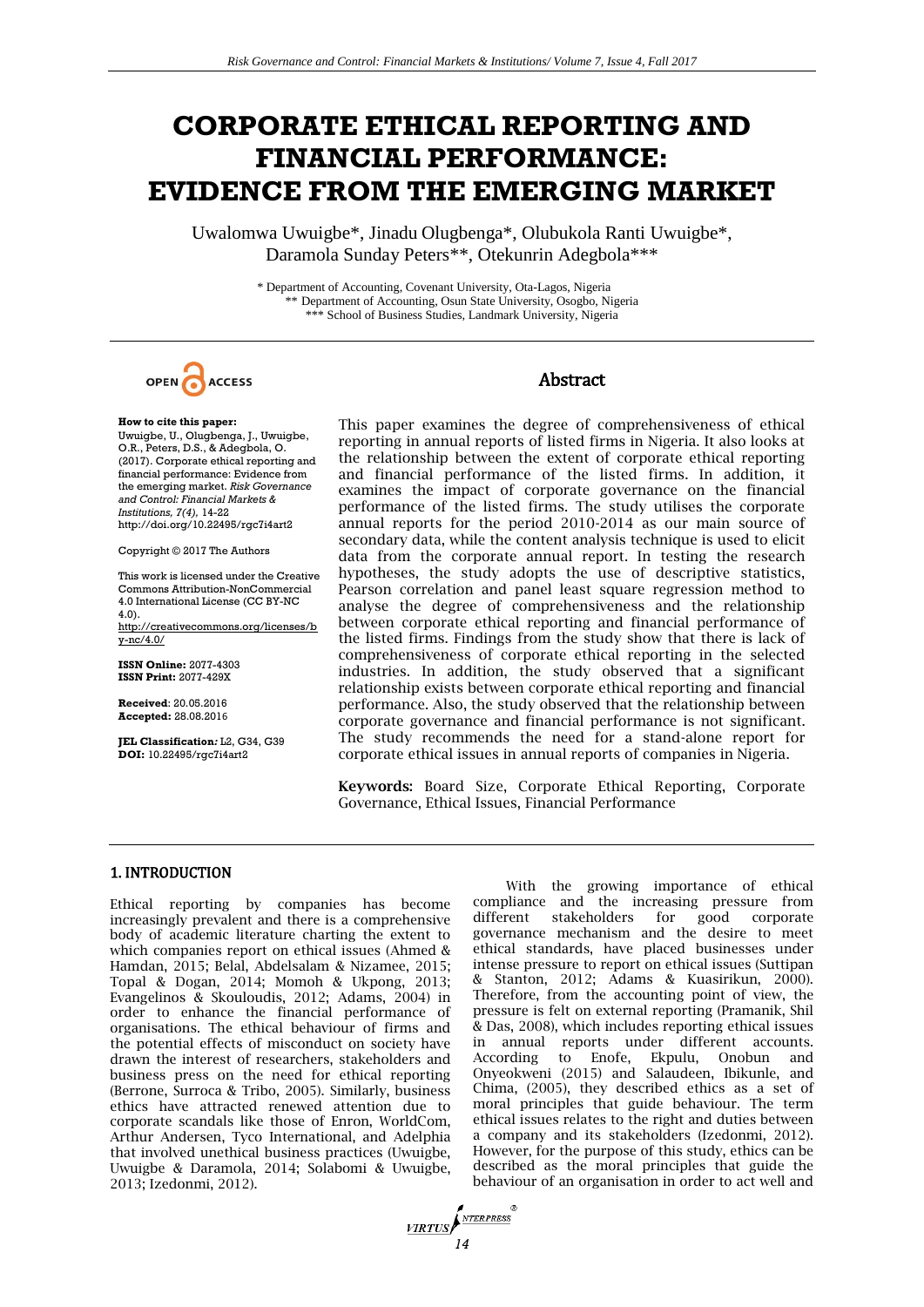provide a greater degree of satisfaction to stakeholders.

Corporate ethical reporting according to Harte, Lewis and Owen (1991) is described as the process of reporting on organisations' compliance with the appropriateness of business practices that allows for disclosure of information that is deemed to be in breach of the policy of the organisation. It is also seen as the process of communicating and demonstrating a company's commitment to improving corporate ethical performance to its stakeholders (Solomon & Maroun, 2012). The items of ethical reporting according to Izedonmi (2012); Adams and Kuasirikun (2000) include: reporting on ethical business practices; political donation, activities and statements; product safety and testing; charitable donations, community involvement and public welfare; customer relations and product quality; equal opportunity and human right policy.

Despite the growing need for corporate ethical reporting, Adams (2004) argued that many studies in annual reports have focused on companies in developed countries like USA, UK, Australia, Japan, Denmark and the Netherlands. However, this is not the same in developing countries (e.g. Nigeria) where weighty pressure for economic survival has no ethical reports documented in annual reports, except in the area of governance structure and environmental issues (Uwuigbe, U (2012; Anku-Isede & Deffor, 2014; Oba & Fodio, 2012; Adeyanju, 2012; Khomba & Vermaak, 2012; Adams and Kuasirikun, 2000). In addition, corporate organisations have often been criticised for their business activities that have concentrated more on profit maximization and less concentration on issues relating to ethical issues and corporate governance structure (Evangelinos & Skouloudis, 2012; Adams, 2002). Furthermore, standards or guidelines that address the shortcomings in the quality and comprehensiveness of corporate ethical reporting are yet to be adopted in the developing countries (Belal, Abdelsalam & Nizamee, 2015; Adams, 2004).

At the international level, two significant organisations are involved in the development of these standards. The organisations are the Institute of Social and Ethical Accountability (ISEA) and the Global Reporting Initiative (GRI) that address all aspects of ethical reporting aimed at bridging reporting-performance gap and improving financial performance. These standards, according to Adams (2004), are based on the premise that, unless, a good corporate governance structure that targets transparency, integrity and accountability are embedded and a stakeholder involvement is in place, corporate reports are unlikely to reflect financial performance.

Corporate governance, according to Jayashree (2006) as cited in Momoh and Ukpong (2013) is described as a system of making directors accountable to shareholders for effective management of the companies in the best interest of the company and the shareholders along with concern for ethics and values. It is characterised by board size, CEO duality and committees of the board (Uwuigbe, Daramola and Anjolaoluwa 2014; Aggarwal, 2013). To this end, the building and petroleum marketing industry have, therefore, been selected for a comparative study of their corporate ethical reports. These industries have been by

convenience selected for investigation because of their high propensity to ethical challenges and impacts of their industrial activities on financial performance.

In view of this, the study basically examines the degree of comprehensiveness of ethical reporting of listed firms in the building and petroleum marketing industry in Nigeria. It also looks at the significant relationship between the extent of corporate ethical reporting and financial performance. In addition, it examines the impact of corporate governance (in relation to board size) on the financial performance of the industry. To achieve this objective, the study adopts the international reporting and disclosure standards in the field of ethical and environmental issues (i.e. ISEA and GRI guidelines) that cover all aspects of ethical reporting and governance structure. The rest of the paper is structured into four sections. Section 2 discusses the disclosure standards in the field of corporate ethical reporting. It also reviews the existing literature. Section 3 discusses the methodology of the study, along with a description of the sample and variable measures. The discussion of findings is then presented in section 4. Conclusion and recommendation are provided in the final section.

# 2. DISCLOSURE STANDARDS IN THE FIELD OF CORPORATE ETHICAL REPORTING

The standards in the field of corporate ethical reporting are developed in order to allow a comprehensive disclosure of ethical issues. On the basis of this, corporate organisations are required to ensure sound ethical practices and accountability to stakeholders through corporate ethical reporting and governance systems as advocated by the guidelines or standards of the Institute of Social and Ethical accountability (ISEA, 1999) and Global Reporting Initiative (GRI, 2000). These disclosure standards are, therefore, voluntary. In addition, they exist to bring uniformity and best practice to the format and production of annual reports, improving communication so that stakeholders may be better informed, and more able to carry out comparisons (Adams & Kuasirikun, 2000).

Furthermore, the ISEA and GRI standards are to regulate annual reports of companies that want to follow corporate responsibility by creating reporting guidelines for organisations worldwide (Zuzana, 2008). The GRI's Sustainability Reporting Guidelines published in 2000 focus primarily on the content of sustainability reports but incorporate some of the principles of AA1000 (ISEA,1999). The AA 1000 has been developed to improve accountability and corporate performance by increasing the quality in ethical and environmental reporting. It is also claimed to be complementary to GRI reports, and can be used to enhance annual reports (Zuzana, 2008). Both standards advocate the principle of inclusivity that calls for stakeholder dialogue and for it to be linked with governance structure. They also ensure the comprehensiveness of ethical reporting in order to allow stakeholders to rely on corporate report as a means of assessing financial performance.

**17RTUS**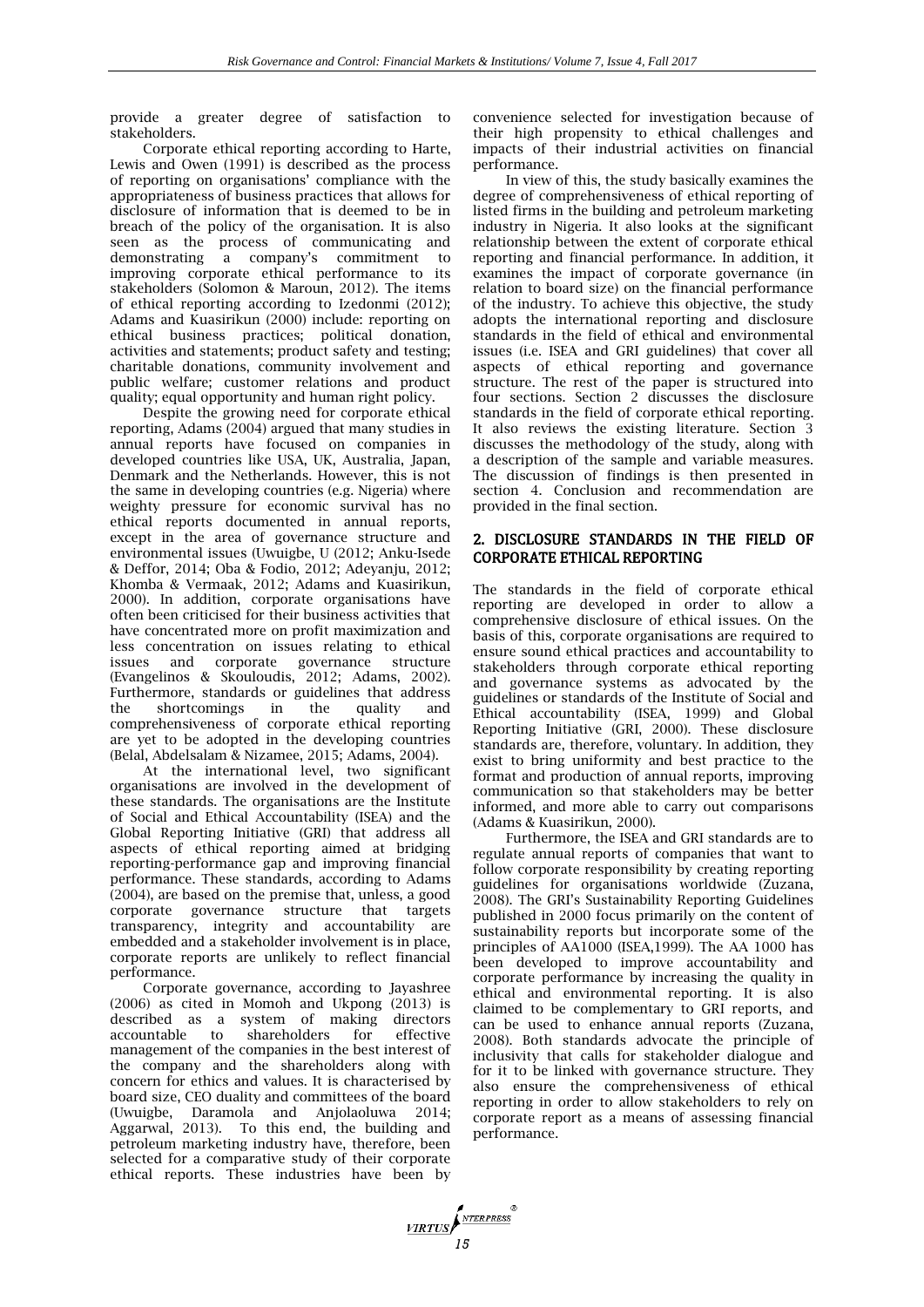# 2.1. Review of Related Literature

In a study carried out by Belal, Abdelsalam and Nizamee (2015), they examined ethical reporting and developmental performance of an Islamic bank in Bangladesh with the use of content analysis as communicated in its annual reports of 1983 to 2010. The findings include a significant relationship and overall increase in ethical disclosures during the study period. In addition, ethical performance and disclosure shifted to more general disclosures such as sustainability, charity, employees, and community-related disclosures. However, Evangelinos and Skouloudis (2012) carried out a study to examine the comprehensiveness of nonfinancial disclosures of 100 companies operating in Greece. Their findings reveal limited awareness of non-financial disclosures on ethical, social and environmental performance. Similarly, findings from Berrone, Surroca and Tribo (2005) on corporate ethical reporting identity reveal ethical disclosures as not sufficient to enhance financial performance.

In the same vein, Adams (2004) examined the extent to which corporate reporting on ethical and environmental issues reflect corporate performance. Findings from the study reveal a lack of comprehensiveness of reporting. The study also observes the need for other measures like corporate governance systems, stakeholder engagement and mandatory reporting guidelines to improve accountability. Relatedly, a study carried out by Adams and Kuasirikun (2000) on ethical, social and environmental reporting in corporate annual reports of UK and German chemical and pharmaceutical companies show diversity in reporting.

In relation to corporate governance, Onakoya, Fasanya and Ofoegbu (2014) conducted a study to explore the effect of corporate governance characteristics on bank performance in Nigeria. Nine (9) banks were sampled for the period of 2006-2010. Findings from the study, reveal that the board size and ownership structure have a positive impact on return on equity. Similarly, studies from Ahmed and Hamdan (2015) and Tornyeva and Wereko (2012) reiterate a positive and significant impact of corporate governance characteristics on firm performance in Saudi Arabia and Ghana. Similarly, Danoshana and Ravivathani (2014) carried out a study to examine the effect of corporate governance on business performance of 20 listed financial institutions in Sri Lanka. The study covered the period between 2008 and 2012. Return on equity (ROE) and return on asset (ROA) were used in the study. Findings show that corporate governance variables significantly affect business performance. In addition, sizes of the board of directors and audit committee have positive effects on the business's performance.

However, in the work of Moscu (2013) on the impact of the board's characteristics on the performance of the firms registered in Romanian stock exchange for the year 2010, findings reveal positive and statistically insignificant results between board size and return on asset. In a related study conducted by Kumar and Singh (2013) in 176 firms India for the period of 2008-2009 with the use of regression and correlation methods, the results suggest a negative and statistically insignificant relation between board size and Tobin's q. In

addition, Gupta and Sharma (2014) conducted a study to determine the impact of corporate governance variables on firm performance in Indian and South Korean companies. Results suggest a limited effect of corporate governance on their financial performance. Similarly, findings from Topal and Dogan (2014) reveal that board size does not have an impact on financial performance with the use of correlation method. On the basis of prior studies, some considerable amount of literature exists on the corporate ethical reporting and financial performance in developed economies, notably the Bangladesh, Greece, United Kingdom and Australia. However, the same is not true in developing economies like Nigeria where there is relatively dearth of literature in this area, hence, the need to study whether corporate ethical reporting and corporate governance systems as advocated by ISEA (1999) and GRI (2000; 2002) impact positively on financial performance.

# 2.2. Development of Hypotheses

Drawing from the literature, the hypotheses to be tested in this study are stated below in their null forms:

*Hypothesis 1 :* Corporate ethical reporting among selected industries does not lack comprehensiveness.

*Hypothesis :* There is no significant relationship *2* between the extent of corporate ethical reporting and financial performance.

*Hypothesis* Corporate governance has no impact on financial performance of the selected listed firms.

## 3. METHODOLOGY

This study adopts the use of corporate annual reports as a base for its secondary source of data. This is due to the fact that annual reports are the most consistent, reliable and regular medium to communicate with shareholders (Belal, Abdelsalam & Nizamee, 2015). The building materials and petroleum marketing industry, comprising 8 companies, have been selected as a result of their high propensity to ethical challenges and impacts of their industrial activities on financial performance. The choice of these companies arises because of high profile and diversity of ethical issues facing them. The annual reports of the selected companies within the period 2010-2014 are used due to data availability and increased ethical awareness noticed within this period.

To achieve this purpose, the content analysis method of data analysis is adopted. This is due to the fact that the content analysis is the most commonly used method of measuring a company's ethical, social and environmental disclosure in annual reports **(**Belal, Abdelsalam & Nizamee, 2015; Ullah, Yakub, Hossain, 2013; Evangelis & Skouloudis, 2012; Oba & Fodio, 2012**).** In addition, it allows corporate ethical disclosure to be systematically classified and compared under specific categories and requirements. However, this research measures the corporate ethical reporting in terms of ethical information disclosure, using Adams and Kuasirikun (2000) and Izedonmi (2012) operational definitions. Information disclosure is measured in the categories of ethical business practices; product policies, safety

**VIRTUS**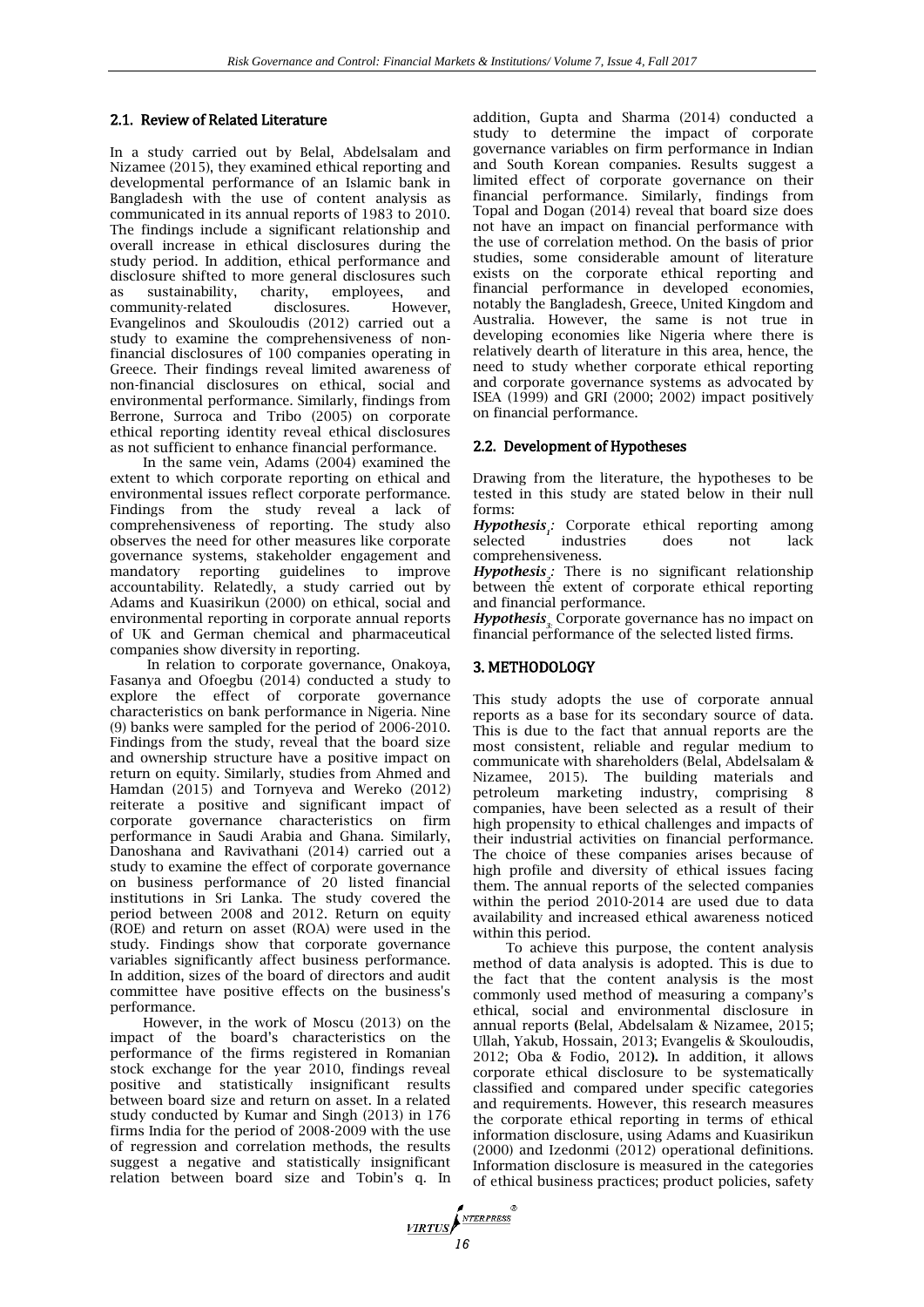and testing; political donation, activities and statements; charitable donations, community involvement and public welfare; customer relations and product quality; equal opportunity and human right policy.

Furthermore, and in order to measure the disclosure score, a three-level scale developed by Evangelinos and Skouloudis (2012) which assigns two (2) points if disclosure item is comprehensive, one (1) point if item disclosed is insufficient and zero (0), if no item is disclosed is adopted. As such, a company can score a maximum of thirty six (36) points and a minimum of zero (0). The formula for calculating the disclosure score as suggested by cooke (1992) and as cited by Ulla, Yakub and Hossain (2013) by using these characteristics is expressed below as:

$$
DS = \sum_{i=1}^{n} di
$$

*Where:*

DS = Disclosure score  $d = 2$  if item di is comprehensive;  $1 =$  if the item is insufficient and  $0 =$  if no item is disclosed. n = number of items  $i = 1, 2, 3, 4...36$ 

The validity of the annual reports was confirmed by experts and a reliability test for measure of internal consistency was also carried out based on Cronbach's Alpha of 0.685 on ten disclosure items. In addition, the descriptive statistics to test for the normality of the distribution of the variables is used coupled with Pearson correlation coefficient, for test of relationship, and panel least regression method for test of significance are used to analyse the relationship and impact of ethical reporting and corporate governance on financial performance.

## 3.1. Model Specification

For the purpose of measuring the relationship between dependent and independent variables, an econometric model adapted from the study of Ahmed and Hamdan (2015) and Ullah, Yakub and Hossain, (2013) is hereby specified:

 $\text{ROA} = \text{f}(\text{CDI} + \text{Bsize})$ (1)

 $CDI = f(EBP, PPS, PAS, CIP, CRP, EQO, HRP)$  (2)

ROA = f(EBP, PPS, PAS, CIP, CRP, EQO, HRP, Bsize) (3)

The functional form of the model could be presented explicitly as:

$$
ROA = \beta_0 + \beta_1 EBP + \beta_2 PPS + \beta_3 PAS + \beta_4 CIP + \beta_5 CRP + \beta_6 EQO + \beta_7 HRP + \beta_8 Bsize + \mu_0
$$
 (4)

*Where:* 

ROA = Return on Assets is used as a proxy for financial performance (where ROA is measured as the profit before interest and tax divided by total assets as at the end of the fiscal year under consideration).

CDI = Corporate disclosure index is used as a proxy for corporate ethical reporting. It is a research instrument comprising a series of pre-selected items, which when scored, provides a measure that indicates a level of disclosure. This is represented as: EBP = Ethical business practices; PPS = Product policies and safety; PAS = Political activities and statements;  $CIP =$  Charity, community involvement and public welfare;  $CRP =$  Customer relation and product quality; EQO = Equal opportunity; and HRP = Human rights policy.

Bsize = Board size is used as a proxy for corporate governance (measured by the number of directors on the board).

 $\beta_0$  is the intercept of the regression line, regarded as constant;  $\beta_{1,8}$  are the slope of the regression line or independent variables or behaviour parameters.  $\mu$  is the stochastic random error term that represents other independent variables that affect the model but not captured. The model specified above captured financial model specified above captured financial performance (ROA) as dependent variable while corporate ethical reporting (CDI), corporate governance (Bsize), as independent variables.

#### 4. DISCUSSION OF FINDINGS

The descriptive statistics as shown in table (1) for the sampled firms indicate that the mean and standard deviation of the variables are: ROA (0.12, 0.07), BSIZE (10.13, 3.10), EBP (7.75, 0.98), PPS (2.25, 0.44), PAS (3.00, 0.72), CIP (3.13, 2.11), CRP (2.75, 1.21), EQO (2.50, 1.89) and HRP (0.00, 0.00) respectively. These results imply that the mean values of all the variables reveal positive averages over the study period. While the standard deviation shows a volatile Bsize, CIP, CRP and EQO respectively. The skewness and kurtosis of the sampled data achieve the test of normality as they are close to zero. Therefore, the Jarque-Bera test accepts the normality of the variables at 5% and 1% level since it is lower than the *X <sup>2</sup>* value of 55.76 and 73.40 at 5% and 1% respectively. Thus, the variables suggest normality.

Furthermore, the results of the correlation matrix between the variables are as shown in table (2). The table (2) presents a correlation coefficient $(r)$ result among the variables. The results show a fairly low data correlation among the variables, except the correlation between PAS, CIP and CRP where correlation between these variables are higher than 0.5. These low pair-wise correlation coefficients show the absence of multicollinearity problem. This absence of multicollinearity problem implies a presence of perfect linear relationship among all the explanatory variables of the regression model.

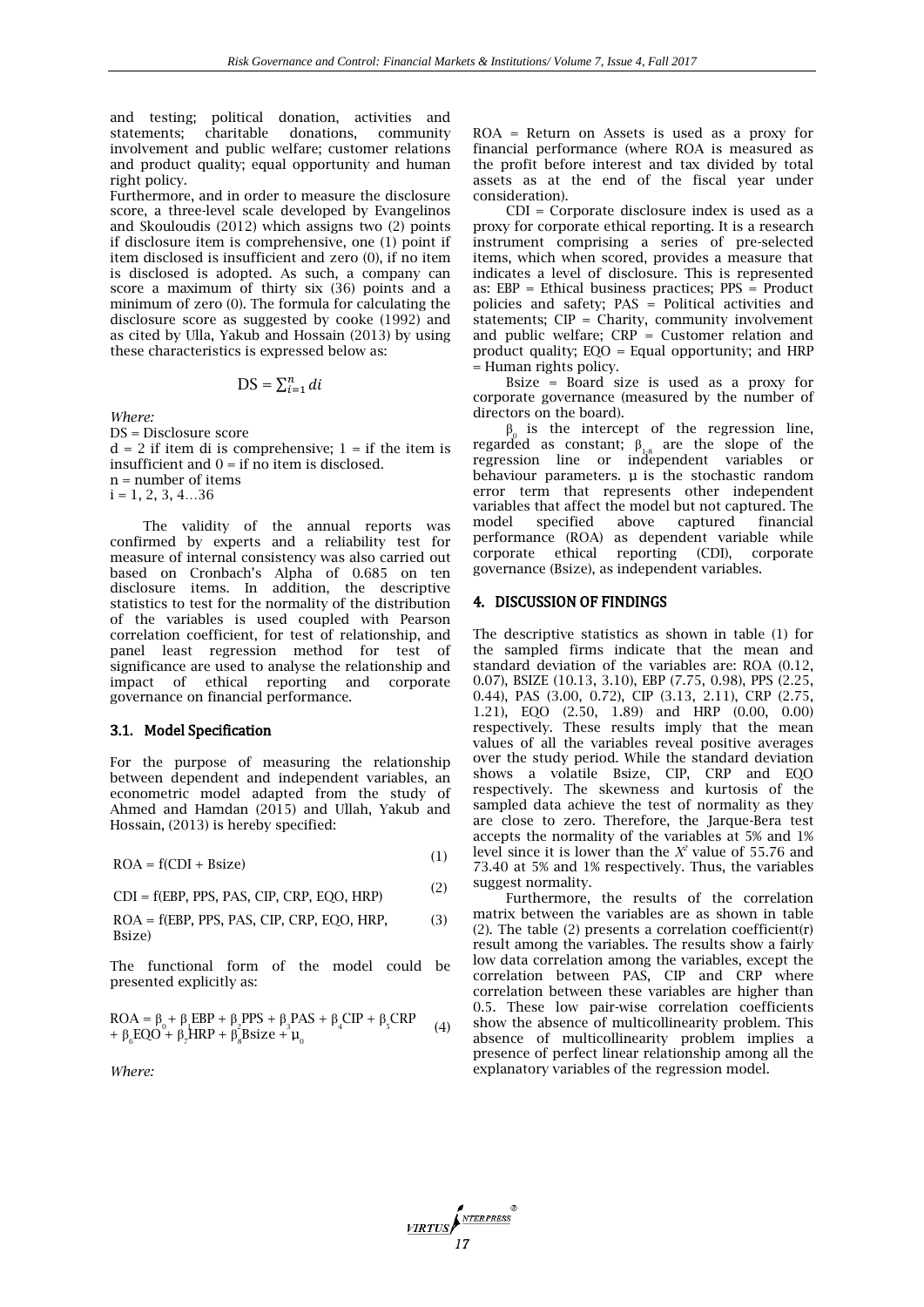|                                            | <b>ROA</b> | <b>BSIZE</b> | <b>EBP</b> | <b>PPS</b> | <b>PAS</b> | CIP    | <b>CRP</b> | <b>EQO</b> | <b>HRP</b> |
|--------------------------------------------|------------|--------------|------------|------------|------------|--------|------------|------------|------------|
| Mean                                       | 0.1179     | 10.1250      | 7.7500     | 2.2500     | 3.0000     | 3.1250 | 2.750      | 2.5000     | 0.00       |
| Median                                     | 0.1155     | 10.5000      | 8.0000     | 2.0000     | 3.0000     | 2.5000 | 2.500      | 2.0000     | 0.00       |
| Maximum                                    | 0.2330     | 15.0000      | 9.0000     | 3.0000     | 4.0000     | 7.0000 | 5.000      | 6.0000     | 0.00       |
| Minimum                                    | $-0.1570$  | 5.0000       | 6.0000     | 2.0000     | 2.0000     | 1.0000 | 1.000      | 0.0000     | 0.00       |
| Std. Dev.                                  | 0.0730     | 3.0983       | 0.9806     | 0.4385     | 0.7161     | 2.1145 | 1.2142     | 1.8946     | 0.00       |
| <b>Skewness</b>                            | $-1.0285$  | $-0.3278$    | $-0.3098$  | 1.15470    | 3.53E-17   | 0.8227 | 0.4896     | 0.5154     | NA         |
| Kurtosis                                   | 6.2835     | 2.2397       | 2.1200     | 2.33333    | 2.0000     | 2.2217 | 2.3232     | 2.1377     | NA         |
|                                            |            |              |            |            |            |        |            |            |            |
| Jarque-Bera                                | 25.0207    | 1.6800       | 1.9307     | 9.62963    | 1.6667     | 5.5219 | 2.3611     | 3.0102     | <b>NA</b>  |
| Probability                                | 0.000004   | 0.4317       | 0.3809     | 0.00811    | 0.4346     | 0.0632 | 0.3071     | 0.2219     | NA         |
|                                            |            |              |            |            |            |        |            |            |            |
| Sum                                        | 4.7160     | 405.0000     | 310.0000   | 90,0000    | 120.00     | 125.00 | 110.00     | 100.00     | 0.00       |
| Sum Sa. Dev.                               | 0.2076     | 374.3750     | 37.5000    | 7.5000     | 20,000     | 174.38 | 57.500     | 140.00     | 0.00       |
|                                            |            |              |            |            |            |        |            |            |            |
| <b>Observations</b>                        | 40         | 40           | 40         | 40         | 40         | 40     | 40         | 40         | 40         |
| Course Authors' Commitation from Enrique 7 |            |              |            |            |            |        |            |            |            |

**Table 1.** Result of Descriptive Statistics of the variables

*Source: Authors' Computation from E-view 7*

**Table 2.** Correlation matrix between the variables

|              | <b>ROA</b> | <b>BSIZE</b> | <b>EBP</b> | <b>PPS</b> | <b>PAS</b> | CIP   | <b>CRP</b> | EQO   | <b>HRP</b> |
|--------------|------------|--------------|------------|------------|------------|-------|------------|-------|------------|
| <b>ROA</b>   | 1.000      |              |            |            |            |       |            |       |            |
| <b>BSIZE</b> | 0.040      | 1.000        |            |            |            |       |            |       |            |
| <b>EBP</b>   | $-0.059$   | 0.306        | 1.000      |            |            |       |            |       |            |
| <b>PPS</b>   | 0.167      | 0.354        | $-0.149$   | 1.000      |            |       |            |       |            |
| <b>PAS</b>   | $-0.292$   | 0.578        | 0.365      | 0.000      | 1.000      |       |            |       |            |
| CIP          | 0.541      | 0.604        | 0.263      | 0.518      | $-0.085$   | 1.000 |            |       |            |
| <b>CRP</b>   | $-0.111$   | 0.656        | 0.054      | 0.843      | 0.295      | 0.412 | 1.000      |       |            |
| EQO          | $-0.183$   | 0.382        | $-0.069$   | 0.309      | 0.000      | 0.208 | 0.390      | 1.000 |            |
| <b>HRP</b>   | NA         | NA           | NA         | NA         | NA         | NA    | NA         | NA    | 1.000      |

*Source: Authors' Computation from SPSS version 15*

|                    | <b>Variable</b> | Coefficient | Std. Error            | t-Statistic | Prob.    |
|--------------------|-----------------|-------------|-----------------------|-------------|----------|
|                    | <b>DSC</b>      | $-0.064865$ | 0.014643              | $-4.429780$ | 0.0001   |
|                    | C               | 2.886486    | 0.319848              | 9.024561    | 0.0000   |
| R-squared          |                 | 0.340541    | Mean dependent var    |             | 1.500000 |
| Adjusted R-squared |                 | 0.323186    | S.D. dependent var    |             | 0.506370 |
| S.E. of regression |                 | 0.416584    | Akaike info criterion |             | 1.135248 |
| Sum squared resid  |                 | 6.594595    | Schwarz criterion     |             | 1.219692 |
| Log likelihood     |                 | $-20.70496$ | Hannan-Quinn criter.  |             | 1.165780 |
| F-statistic        |                 | 19.62295    | Durbin-Watson stat    |             | 0.853780 |
| Prob (F-statistic) |                 | 0.000077    |                       |             |          |

*Source: Authors' Computation from E-view 7*

**Table 4.** Regression Result for Hypotheses two and three

| Model      |                           | <b>Unstandardized Coefficients</b> |            | <b>Standardized Coefficients</b> |          | Sig. |
|------------|---------------------------|------------------------------------|------------|----------------------------------|----------|------|
|            |                           |                                    | Std. Error | <b>Beta</b>                      |          |      |
| (Constant) |                           | $-511$                             | .372       |                                  | $-1.373$ | .179 |
|            | Bsize                     | .046                               | .026       | 1.962                            | 1.811    | .080 |
|            | EBP                       | .021                               | .022       | .288                             | .986     | .332 |
|            | <b>PPS</b>                | .354                               | .168       | 2.126                            | 2.109    | .043 |
|            | <b>PAS</b>                | $-089$                             | .052       | $-877$                           | $-1.712$ | .097 |
|            | CIP                       | $-0.027$                           | .029       | $-796$                           | -.949    | .349 |
|            | CRP                       | $-147$                             | .063       | $-2.444$                         | $-2.346$ | .025 |
| . .        | EO <sub>O</sub><br>------ | $-0.017$<br>_ _                    | .007       | $-450$                           | $-2.469$ | .019 |

*Dependent Variable: ROA*

*R <sup>2</sup> = 0.594; Adj. R<sup>2</sup> = 0.505; Durbin-Watson = 1.876; F-statistic = 6.695; sig. = 0.000 Source: Authors' Computation from SPSS version 15*

Table (3) displays the result of the regression model used to test hypothesis one  $(H_1)$  for this study. This table (3) shows the relationship between the pre-selected industry (IND) and disclosure score

(DSC) based on their corporate ethical reporting. The result showed that the p-value of the t-statistic of DSC is less than the test of significance at 5%, revealing a significant effect of DSC. The findings

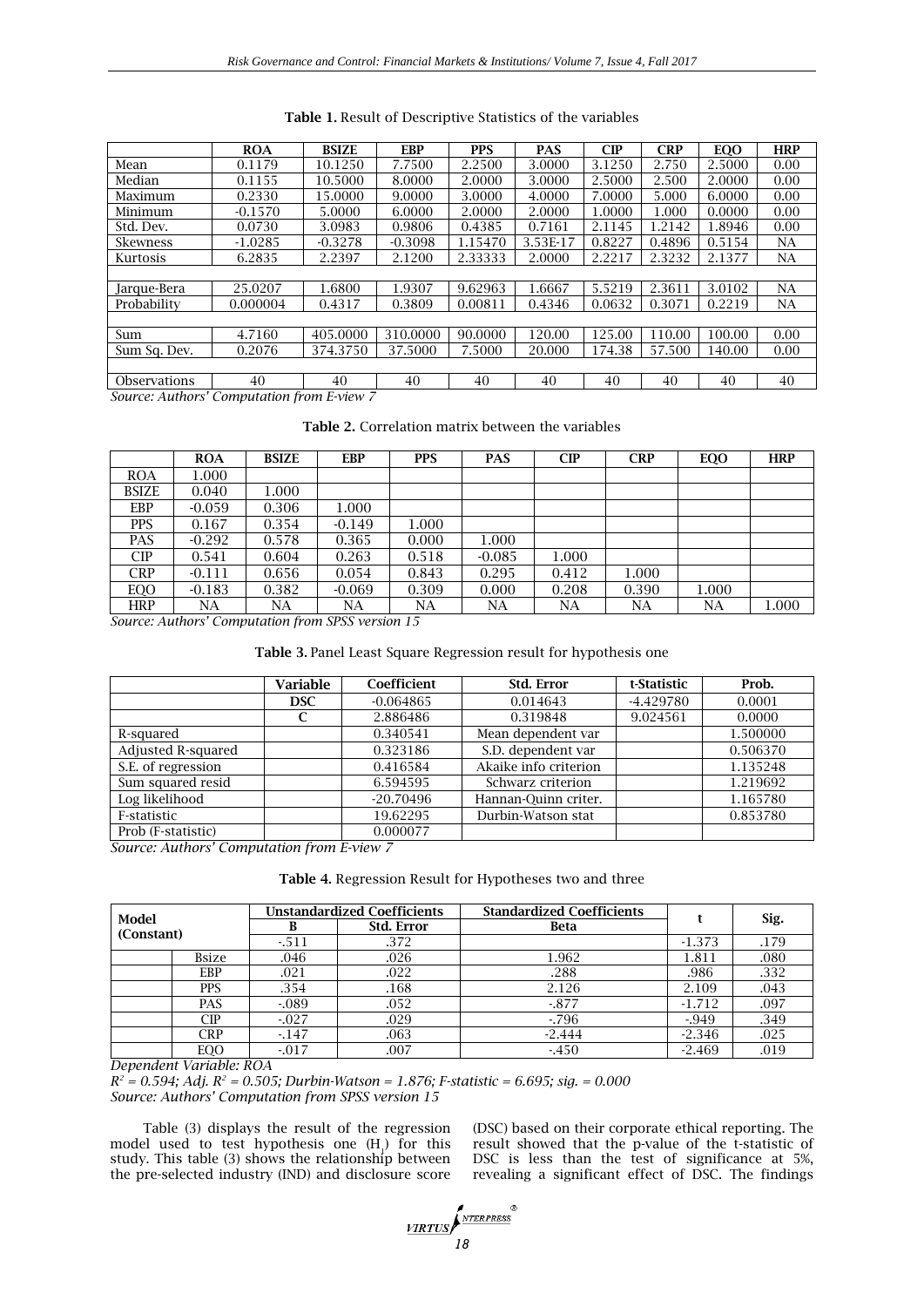also revealed that the p-value of the overall significance that is, the F- statistic is less than the test of significance. However, the value of  $\mathbb{R}^2$  is low due to lack of comprehensiveness in the corporate ethical reporting among the selected industries. Hence, we reject the null hypothesis  $(H_1)$  and accept the alternative hypothesis. The result basically indicates a lack of comprehensiveness of ethical reporting in annual reports of the selected industries. This is because of the brief disclosure of ethical items in annual reports, with the exception of human rights policies (HRP) that were not disclosed, leading to insufficient information provided. The insufficiency and non-disclosure of some items of ethical reporting is as a result of limited awareness on the reporting process as corroborated by Evangelinos and Skouloudis (2012); Berrone, Surroca and Tribo (2005) and Adams (2004). However, this result contradicts the findings of Belal, Abdelsalem and Nizamee (2015) where increase in ethical disclosures was noticed.

Similarly, table (4) shows the regression result for the test of hypotheses two  $(H_2)$  and three  $(H_3)$ . The determinant of multiple-regression  $(R^2)$  stood at approximately 0.594. This indicates that a change in the ROA is explained to the tune of 59.4% by the explanatory variables while 40.6% variation remains unexplained. The adjusted  $R^2$  of approximately 50.5% shows that  $R^2$  indicates the true behaviour of the dependent variable (ROA) according to change in independent variables. Thus, the model fit is good. The value of Durbin-Watson statistic (1.876), which is approximately 2, is within the acceptable limit for zero autocorrelation and it considers the regression analysis as not spurious. In testing for hypothesis two  $(H_2)$ , corporate disclosure index which is a proxy for corporate ethical reporting, a function of EBP, PPS, PAS, CIP, CRP, EQO and HRP reveals that only PPS, CRP and EQO has a p-values lesser than the test of significance at 5%. HRP serves as an outlier and was automatically omitted during the analysis. In view of the low performance effect of EBP, PAS, CIP and HRP as compared to the significant effect of PPS, CRP and EQO, we, therefore, reject the null hypothesis  $(H_2)$  and accept the alternative hypothesis. Thus, the result depicts a significant relationship between the extent of corporate ethical reporting and financial performance. This implies that corporate ethical reporting items improve the financial performance of the selected firms. This finding is in conformance with existing research results of Belal, Abdelsalem and Nizamee (2015) where there is a significant relationship between ethical reporting and development performance of Islamic bank.

However, findings from the third hypothesis  $(H_3)$  show that the p-value of 0.08 is greater than the test of significance at 5%. This indicates that there is no impact of corporate governance on financial performance of the selected industries in relation to board size (Bsize) and return on assets (ROA) despite the beta coefficient being positive. This is evident in the p-value of 0.08 and t-value of 1.811. Based on this result, we, therefore, accept the null hypothesis  $(H_3)$  and reject the alternative hypothesis. This outcome suggests clearly that corporate governance has no influence on financial performance as depicted by return on assets (ROA). The finding is consistent with existing research

results of Topal and Dogan (2014) and Moscus (2013) where corporate governance does not have impact on financial performance. However, it contradicts the work of Onakoya, Fasanya and Ofoegbu (2014) and Tornyeva and Wereko (2012), where corporate governance impacts positively on financial performance.

# 5. CONCLUSION AND RECOMMENDATION

This study basically examines the degree of comprehensiveness of ethical reporting in annual reports of selected listed firms in Nigeria. It also looked at the relationship between the extent of corporate ethical reporting and financial performance of the firms. In addition, the study examined the impact of corporate governance (in relation to board size) on the financial performance of the listed firms. Findings from the study show that show a lack of comprehensiveness of corporate ethical reporting among the selected firms. Also, the study revealed that corporate ethical reporting significantly influences the financial performance of the listed firms due to the overriding effect of some variables. However, the study observed that corporate governance has no impact on firms' financial performance in view of the weak governance structure in place. Hence, the study concludes that corporate ethical reporting among the listed firms in Nigeria lacks comprehensiveness. This lack of comprehensiveness of corporate ethical reporting is attributed to the absence of a standalone report on ethical issues in the annual reports. However, a significant relationship between corporate ethical reporting and financial performance exists. This is based on the fact that corporate ethical reporting items improve the financial performance of the listed firms. The study further concludes that corporate governance has no impact on the financial performance in relation to board size (Bsize) and return on assets (ROA).

Thus, the study recommends that a stand-alone report on ethical issues in annual reports of companies in Nigeria. In addition, companies should strive to improve financial performance along corporate ethics, transparency, and reporting, board composition, board independence, human rights policy, stakeholder involvement and regulatory compliance.

## 6. LIMITATION/FUTURE STUDY

This study is limited by the fact that the sample covers five years data from the Nigerian stock exchange market. Also, the study only captured the building materials and petroleum marketing industry, leaving all other sectors in the Nigerian listed firms. In addition, only two ethical reporting variables were examined in this study. Hence, future research could consider other variables not captured in this study such as (e.g. external assurance of corporate ethical report, stakeholder engagement, and regulatory compliance).

## REFERENCES

1. Adams, C.A. (2004). [The ethical, social and](http://www.emeraldinsight.com/journals.htm?issn=0951-3574&volume=17&issue=5&articleid=869900&show=abstract)  [environmental reporting-](http://www.emeraldinsight.com/journals.htm?issn=0951-3574&volume=17&issue=5&articleid=869900&show=abstract) performance portrayal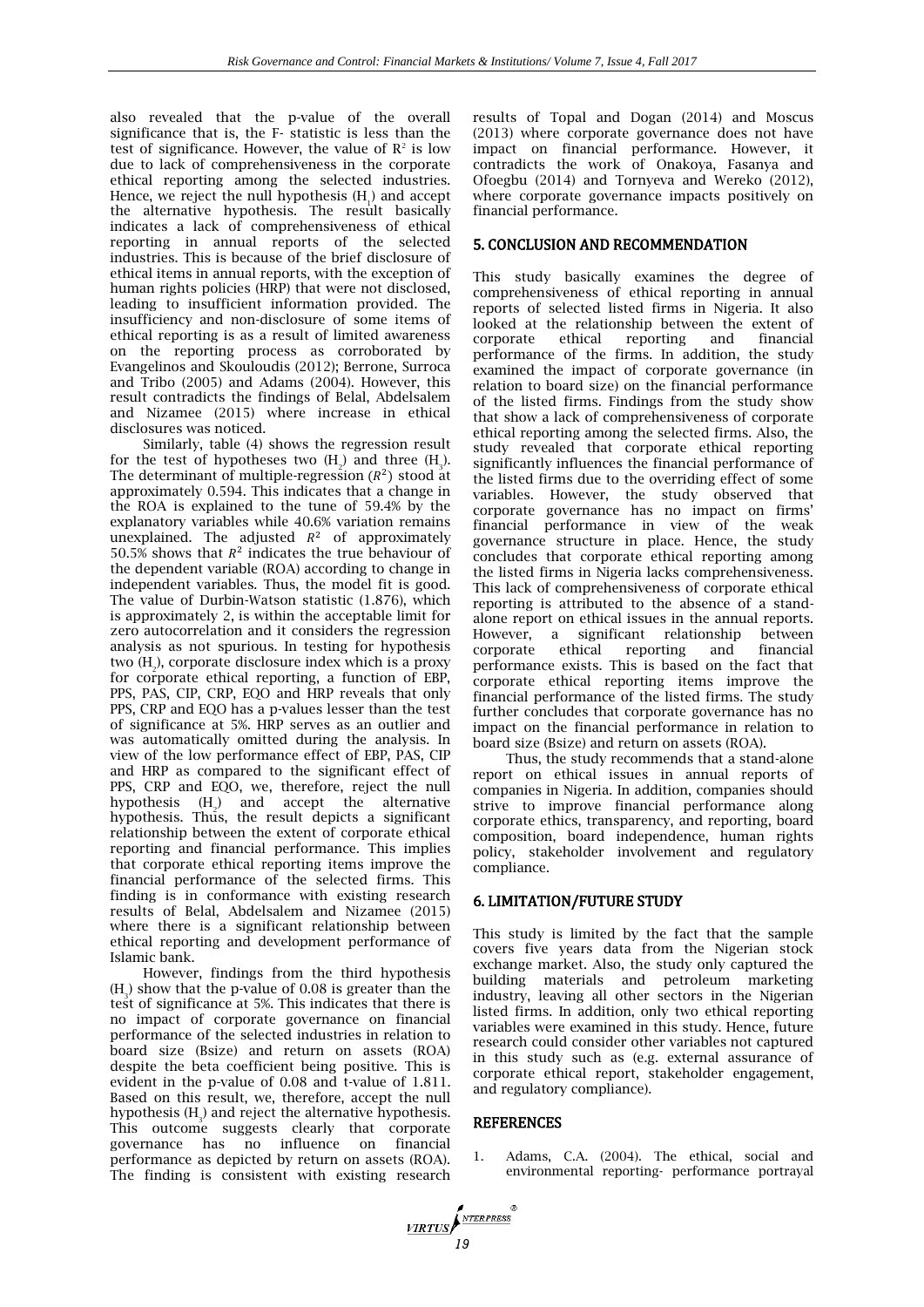[gap.](http://www.emeraldinsight.com/journals.htm?issn=0951-3574&volume=17&issue=5&articleid=869900&show=abstract) *Accounting, Auditing & Accountability Journal, 17* (5), 731–757.

- 2. Adams, C.A. (2002). Factors influencing corporate social and ethical reporting: moving on from<br>extant theories. Accounting, Auditing & Accounting, Auditing & *Accountability Journal,* 15(2), 223-250.
- 3. Adams, C. A., & Kuasirikun, N. (2000). A comparative analysis of corporate reporting on ethical issues by UK and German chemical and pharmaceutical companies. *European Accounting Review, 9*(1), 53-80.
- 4. Adeyanju, O.D. (2012). An assessment of the impact of corporate social responsibility on Nigerian society: The examples of banking and communication industries. *Universal Journal of Marketing and Business Research, 1*(1), 17-43.
- 5. Aggarwal, P. (2013). Impact of corporate governance on corporate financial performance. *IOSR Journal of Business and Management (IOSR-JBM), 13*(3), 01-05.
- 6. Ahmed, E., & Hamdan, A. (2015). The impact of corporate governance on firm performance: Evidence from Bahrain Bourse. *International Management Review, 11(2),* 21-38
- 7. Anku-Tsede, O., & Deffor, E.W. (2014). Corporate responsibility in Ghana: An Overview of Aspects of the Regulatory Regime. *Business and Management Research, 3*(2), 31-41.
- 8. Belal, A. R., Abdelsalam, O., & Nizamee, S. S. (2015). Ethical reporting in Islami Bank Bangladesh Limited (1983-2010). *Journal of Business Ethics, 129*, 769-784.
- 9. Berrone, P., Surroca, J., & Tribo, J. A. (2005). Corporate ethical identity as determinant of firm performance: A test of mediating role of stakeholder satisfaction. Working papers, *Business Economics series, 08*, 1-40.
- 10. Cooke, T.E. (1992). Voluntary corporate disclosure by Swedish companies. *Journal of International Financial Management and Accounting*,1, 171-195.
- 11. Danoshana, S., & Ravivathani,T. (2014). The impact of the corporate governance on firm performance: A study on financial institutions in Sri Lanka. *Merit Research Journal of Accounting, Auditing, Economics and Finance, 1*(6), 118-121.
- 12. Enofe, A.O., Ekpulu, G.A., Onobun, S.I., & Onyeokweni, V.O. (2015). Ethical challenges and financial performance in the Nigerian banking sector. *Research Journal of Finance and Accounting, 6*(10), 1-12.
- 13. Evangelinos K.I., & Skouloudis A. (2012). European perspectives on corporate non- financial disclosure: Evidence from the Southeast. disclosure: Evidence from the<br>International Journal of Disci I*nternational Journal of Disclosure and Governance*, 11, 33 – 53.
- 14. Global Reporting Initiative (2000). S*ustainability reporting guidelines.* Retrieved from the World Wide Web: http//www.globalreporting.org.
- 15. Gupta, P., & Sharma, A. M. (2014). A Study of the impact of corporate governance practices on firm performance in Indian and South Korean companies. *Procedia - Social and Behavioural Sciences, 133,* 4-11.
- 16. Harte, G., Lewis, L., & Owen, D. (1991). Ethical investment and the corporate reporting function, *Critical Perspectives on Accounting*, 2(3), 227-253.
- 17. ISEA (1999). *Accountability 1000 (AA1000): A foundation standard in social and ethical accounting, auditing and reporting*. London, ISEA.
- 18. Izedonmi, P. F (2012). *Manual for accounting ethics.* Benin, Mindex Publishing Co. Ltd.
- 19. Jamali, D., Safieddine, A. M., & Rabbath, M. (2008). Corporate governance and corporate social

*VIRTUS* 

responsibility synergies and interrelationships. *Corporate Governance*, *16*(5), 443–459.

- 20. Jayashree S. (2006). *Some views on corporate governance.* Pune: Tathawade, Indira Management Review, Indira School of Management Studies.
- 21. Khomba, J. K., & Vermaak, F. N.S. (2012). Business ethics and corporate governance: An African socio-cultural framework. *African Journal of Business Management. 6*(9), 3510-3518.
- 22. Kumar N., & Singh J.P. (2013). Effect of board size and promoter ownership on firm value: some empirical findings from India. Corporate empirical findings from India, *Governance*, 13(1), 88-98.
- 23. Mohamad, Z. Z., Salleh, H. M., Ismail, N. D., & Chek, I.T. (2014). Does quality of non-financial disclosure influence firms' profitability in Malaysia? *International Journal of Academic Research in Accounting, Finance and Management Sciences, 4*(4), 297-306.
- 24. Momoh, O.A., & Ukpong, M. S. (2013). Corporate governance and its effects on the Nigerian insurance industry. *European Journal of Globalization and Development Research, 8*(1), 476-491.
- 25. Moscu, R.G. (2013). The relationship between firm performance and board characteristics in Romania. *International Journal of Academic Research in Economics and Management Sciences, 2(1),* 167-175.
- 26. Oba, V.C., & Fodio, M.I. (2012). Comparative analysis of environmental disclosures in oil and gas and construction industries in Nigeria. *Journal of Sustainable Development in Africa, 14*(6): 19-28
- 27. Onakoya, A. B., Fasanya, I. O., and Ofoegbu, D. I. (2014). Corporate Governance as Correlate for Firm Performance: A Pooled OLS Investigation of Selected Nigerian Banks. *IUP Journal of Corporate Governance, 13*(1), 7.
- 28. Pramanik, A. K., Shil, N. C., & Das, B. (2008). Corporate environmental reporting: An emerging issue in the corporate world. *International Journal of Business and Management, 3*(12), 146-154
- 29. Salaudeen, Y.M., Ibikunle. J., & Chima, E.I. (2005). Unethical accounting practice and financial reporting quality: Evidence from Nigeria. *International Journal of Academic Research in Accounting, Finance and Management Sciences, 5*(2), 143-150.
- 30. Solomon, J., & Maroun, W. (2012). *Integrated reporting: The influence of king III on social, ethical and environmental reporting*. London, the Association of Certified Chartered Accountants.
- 31. Solabomi, O. A., & Uwuigbe, U. (2013). Effects of Corporate Governance on Corporate Social and Environmental Disclosure among listed firms in Nigeria. *European Journal of Business and Social Sciences, 2(5),* 76-92.
- 32. Suttipun, M., & Stanton, P. (2012). Determinants of Environmental Disclosures in Thai Corporate Annual Reports. *International Journal of Accounting and Financial Reporting, 1,* 99-110.
- 33. Topal, Y., & Dogan, M. (2014). Impact of board size on financial performance: The case study of Bist manufacturing industry. *International Journal of Business Management and Economic Research (IJBMER), 5*(4), 74-79.
- 34. Tornyeva, K., & Wereko, T. (2012). Corporate governance and firm performance: Evidence from the insurance sector of Ghana. *European Journal of business and Management, 4*(13), 95-113.
- 35. Ullah, M. H., Yakub, K. M., & Hossain, M. M. (2013). Environmental reporting practices in annual report of selected listed companies in Bangladesh.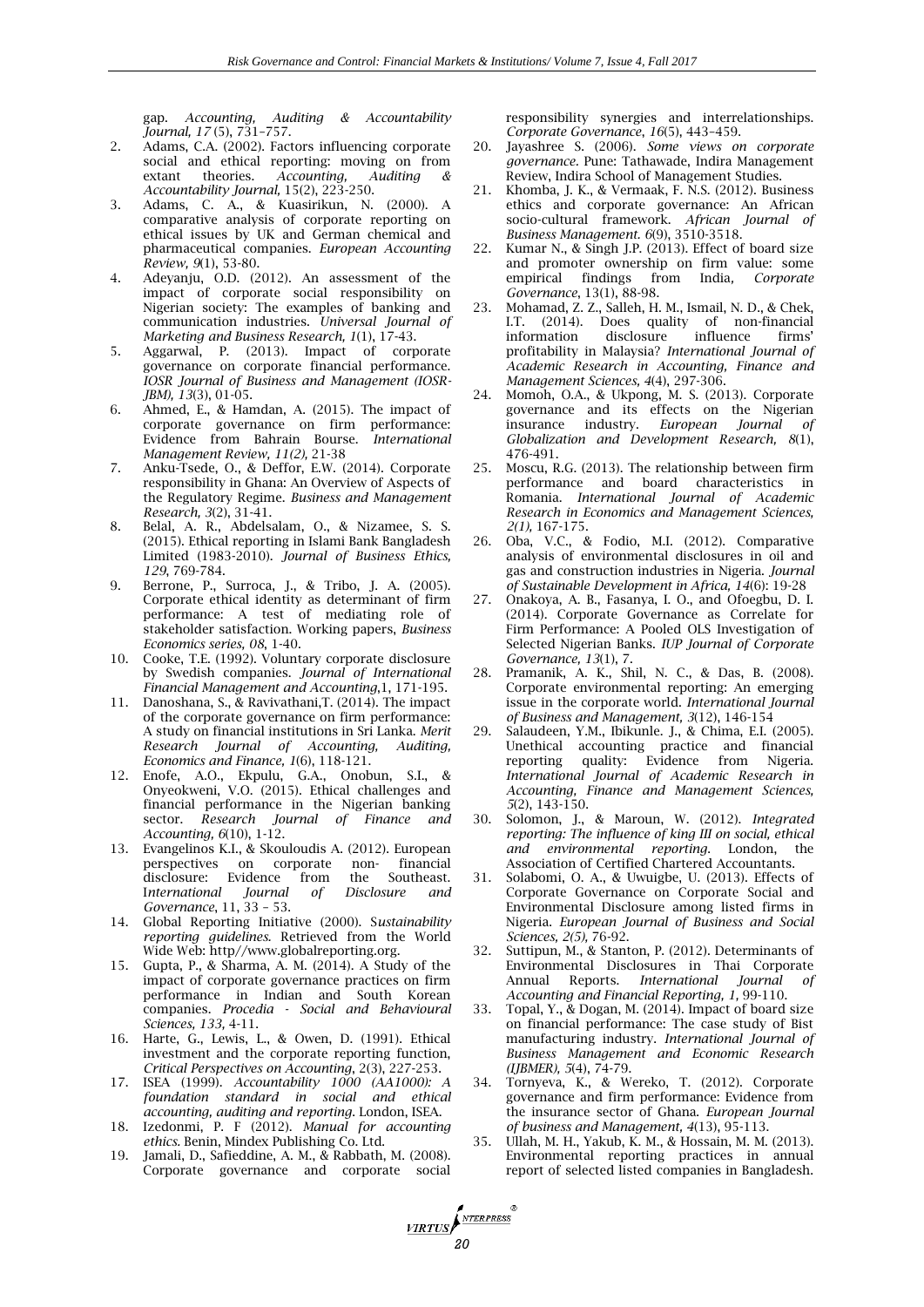*Research Journal of Financa and Accounting, 4*(7),

- 45-58.<br>36. Uwuigbe, U. (2012). Web-Based Corporate Environmental Reporting in Nigeria: A Study of Listed Companies, *Internal Auditing & Risk Management, Anul* Vii, Nr*., 3(27),* 57-77.
- 37. Uwuigbe, U., Uwuigbe, O.R. & Daramola, P. S. (2014). Corporate governance and capital structure: Evidence from listed firms in Nigeria stock exchange. *Advances in Management, 7(2),*  44-49.
- 38. Uwuigbe, U & Daramola, S. P., & Anjolaoluwa, O. (2014). The effects of corporate governance mechanisms on earnings management of listed firms in Nigeria, *Accounting and Management Information Systems, 13(1),* 159–174.
- 39. Watt, R. L., & Zimmerman, J. (1978). Towards a theory of the determination of accounting standards. *The Accounting Review, 53,* 112-134.
- 40. Zuzana, K. (2008). Sustainable development reporting. *Management Information System, 3(2*), 19-23. Retrieved 21 March 2016 from the World Wide Web: from http://www.accountability21.net.

## APPENDICES

#### **Cronbach's Alpha (Reliability Test) Scale: ALL VARIABLES**

#### **Case Processing Summary**

|       |                       |    | %     |
|-------|-----------------------|----|-------|
|       | Valid                 | 40 | 100.0 |
| Cases | Excluded <sup>a</sup> |    |       |
|       | Total                 | 40 | 100 O |

*a. Listwise deletion based on all variables in the procedure.*

#### **Reliability Statistics**

| <b>Cronbach's Alpha</b> | N of Items |
|-------------------------|------------|
|                         |            |

#### **Item Statistics**

|                 | Mean    | <b>Std. Deviation</b> | N  |
|-----------------|---------|-----------------------|----|
| <b>ROA</b>      | .1179   | .07296                | 40 |
| <b>Bsize</b>    | 10.1250 | 3.09828               | 40 |
| <b>EBP</b>      | 7.7500  | .98058                | 40 |
| PPS             | 2.2500  | .43853                | 40 |
| PAS             | 3.0000  | .71611                | 40 |
| CIP             | 3.1250  | 2.11451               | 40 |
| <b>CRP</b>      | 2.7500  | 1.21423               | 40 |
| <b>EOO</b>      | 2.5000  | 1.89466               | 40 |
| <b>HRP</b>      | .0000   | .00000                | 40 |
| <b>INDUSTRY</b> | 1.5000  | .50637                | 40 |

#### **Scale Statistics**

| Mean | Variance | <b>Std. Deviation</b> | N of Items |
|------|----------|-----------------------|------------|
| 33   | 598      | ., 9662 <sup>-</sup>  |            |

#### **Variables Entered/Removed<sup>b</sup>**

| Model | Variables Entered                                        | <b>Variables Removed</b> | Methoo |
|-------|----------------------------------------------------------|--------------------------|--------|
|       | cip.<br>. bsizeª<br>ebp,<br>pas,<br>crp.<br>pps.<br>ego. |                          | Enter  |
|       | $\mathbf{r}$                                             | $\cdot$ $\cdot$ $\cdot$  |        |

*a All requested variables entered. b Dependent Variable: roa*

#### **Model Summary<sup>b</sup>**

| Model |                                                                                                           | Square | <b>Adjusted R Square</b> | <b>Std. Error of the Estimate</b> | Durbin-Watson |  |  |
|-------|-----------------------------------------------------------------------------------------------------------|--------|--------------------------|-----------------------------------|---------------|--|--|
|       | 771(a)                                                                                                    | 594.   | .505                     |                                   |               |  |  |
|       | <i>Drodictors: (Constant) ago nas cin abn crn nns</i><br>Danandant Variabla: roa<br>$\mathbf{h}$<br>heizo |        |                          |                                   |               |  |  |

*Predictors: (Constant), eqo, pas, cip, ebp, crp, pps, bsize b) Dependent Variable: roa*

# **ANOVA<sup>b</sup>**

| Model |            | <b>Sum of Squares</b> | df        | <b>Mean Square</b> |       | Sig.              |
|-------|------------|-----------------------|-----------|--------------------|-------|-------------------|
|       | Regression | ن ے ان                |           | .018               | 6.695 | .000 <sup>a</sup> |
|       | Residual   | .084                  | nn<br>ے ر | .003               |       |                   |
|       | Total      | .208                  | 39        |                    |       |                   |

*a. Predictors: (Constant), eqo, pas, cip, ebp, crp, pps, bsize b. Dependent Variable: roa*

| <b>NTERPRESS</b> |
|------------------|
| <i>VIRTUS</i> P  |
| 21               |